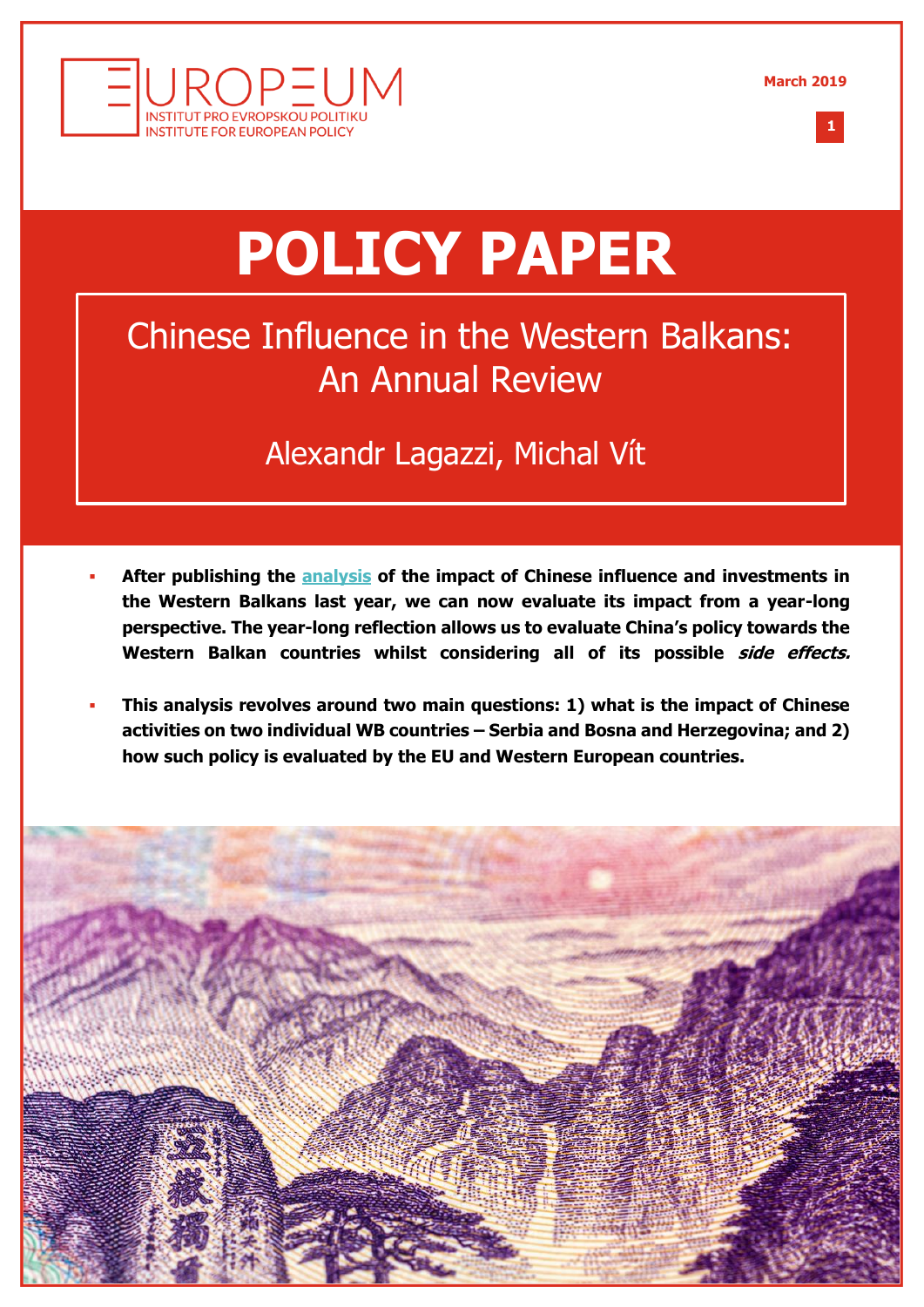#### **March 2019**

**2 %**



Whilst acknowledging the need for a wider crosscountry analysis, we shall focus primarily on these two recipients of Chinese investments in the Western Balkans for the following reason: they both share a stronger strategic interest coming from Beijing, but at the same time they have different political and economic motivations when it comes to development and cooperation with China.<sup>1</sup>

The paper is divided into three parts. In the first, we analyse the recent progress of Chinese involvements in the Western Balkans within the context of the Belt and Road Initiative (through the 16+1 initiative) in 2018. The second part focuses on individual Chinese-funded projects started or to be implemented in Serbia and BiH with focus on domestic policy. Lastly, the concluding part deals with the impact of Chinese involvement in the region on the EU integration process of Serbia and BiH.

#### **Introduction**

j

When looking back on the year-long reflection of the previous study, there seems to be a rise of research interest on the topic of Chinese investment activities in the Western Balkans.<sup>2</sup> This research predominantly revolves around two main focal points: the lack of transparency when it comes to public procurement within implemented Beijing-backed projects, and the vulnerability of WB countries to corruption<sup>3</sup>. Unfortunately, significantly less interest is paid to the decision-making process of allowing Chinese influence through investments when it comes to the domestic environment of individual WB countries. For this reason, little to no attention is being paid to the quality levels of both policy implementation and administration of the projects, as well as the motivations behind them. As a

result, there is a lack of understanding on what the decisive elements are when it comes to cooperation development with Chinese government agencies and / or companies that are tied to the Communist Party of China (CPC). Thus, hand in hand with the growing involvement of China in the region, the discussion shifts towards the macro-regional or even global level of impact of such cooperation, and how this cooperation might potentially shape the political and economic future of the Western Balkans. However, analyses of the impact of the Balkan region as well as its individual countries are usually either over- or not estimating the position of the Balkan region in the global context: the regional complexity, coupled with the respective relations towards key global players, i.e. China, Russia and the US, tend to make analyses of the Balkan region deteriorate into a matter of vying spheres of influence, whilst downplaying bilateral details of the respective relations with the mentioned global players. Simultaneously, with the rising awareness on Chinese involvement in the region, the EU integration process should become (again) the main merit of analysis of both EU enlargement policy and general research. Thus, this paper will aim to answer following questions:

- 1) How is the EU integration process of the two WB countries continuing vis-à-vis the developing of closer ties with Chinese institutions?
- 2) How do Serbia and Bosnia and Herzegovina fit into China's long-term strategy along with the 16+1 framework?

 $1$  See Vuk Vuksanovic's commentary for War on the Rocks, available here: [https://warontherocks.com/2017/11/unexpected](https://warontherocks.com/2017/11/unexpected-regional-player-balkans-china/)[regional-player-balkans-china/](https://warontherocks.com/2017/11/unexpected-regional-player-balkans-china/) and Michal Vít's interview for Balkan Insight, available here: [http://www.balkaninsight.com/en/article/](http://www.balkaninsight.com/en/article/china-s-balkan-largesse-comes-at-a-price-expert-warns-07-03-2018?fbclid=IwAR0GUcg7oVvwzZ8NJpkBDmWiE3ViSRKeP64KuR-FdB0iom_C85RK731wKQk) [china-s-balkan-largesse-comes-at-a-price-expert-warns-07-03-](http://www.balkaninsight.com/en/article/china-s-balkan-largesse-comes-at-a-price-expert-warns-07-03-2018?fbclid=IwAR0GUcg7oVvwzZ8NJpkBDmWiE3ViSRKeP64KuR-FdB0iom_C85RK731wKQk) [2018?fbclid=IwAR0GUcg7oVvwzZ8NJpkBDmWiE3ViSRKeP64KuR-](http://www.balkaninsight.com/en/article/china-s-balkan-largesse-comes-at-a-price-expert-warns-07-03-2018?fbclid=IwAR0GUcg7oVvwzZ8NJpkBDmWiE3ViSRKeP64KuR-FdB0iom_C85RK731wKQk)[FdB0iom\\_C85RK731wKQk](http://www.balkaninsight.com/en/article/china-s-balkan-largesse-comes-at-a-price-expert-warns-07-03-2018?fbclid=IwAR0GUcg7oVvwzZ8NJpkBDmWiE3ViSRKeP64KuR-FdB0iom_C85RK731wKQk)

<sup>&</sup>lt;sup>2</sup> Apart from the focus of numerous studies that aimed to shed light on the matter of Chinese investments in the WB, a muchexpected European Parliament Briefing that was published in September 2018 (as an update to its predecessor from March 2017)

and analyzed the 16+1 cooperation format, including details on the different environment in the WB countries as opposed to the other 11 EU members in the group; as well as presented an outline of Chinese lending practices, sought as a possible threat to EU good governance reforms in the region. The Briefing is available here: [http://www.europarl.europa.eu/RegData/etudes/BRIE/2018/6251](http://www.europarl.europa.eu/RegData/etudes/BRIE/2018/625173/EPRS_BRI(2018)625173_EN.pdf) [73/EPRS\\_BRI\(2018\)625173\\_EN.pdf](http://www.europarl.europa.eu/RegData/etudes/BRIE/2018/625173/EPRS_BRI(2018)625173_EN.pdf)

<sup>&</sup>lt;sup>3</sup> For more information, see the authors' previous Policy Paper on Chinese influence in the Western Balkans, available here: [http://europeum.org/en/articles/detail/1677/the-good-the-bad](http://europeum.org/en/articles/detail/1677/the-good-the-bad-and-the-ugly-chinese-influence-in-the-western-balkans)[and-the-ugly-chinese-influence-in-the-western-balkans](http://europeum.org/en/articles/detail/1677/the-good-the-bad-and-the-ugly-chinese-influence-in-the-western-balkans)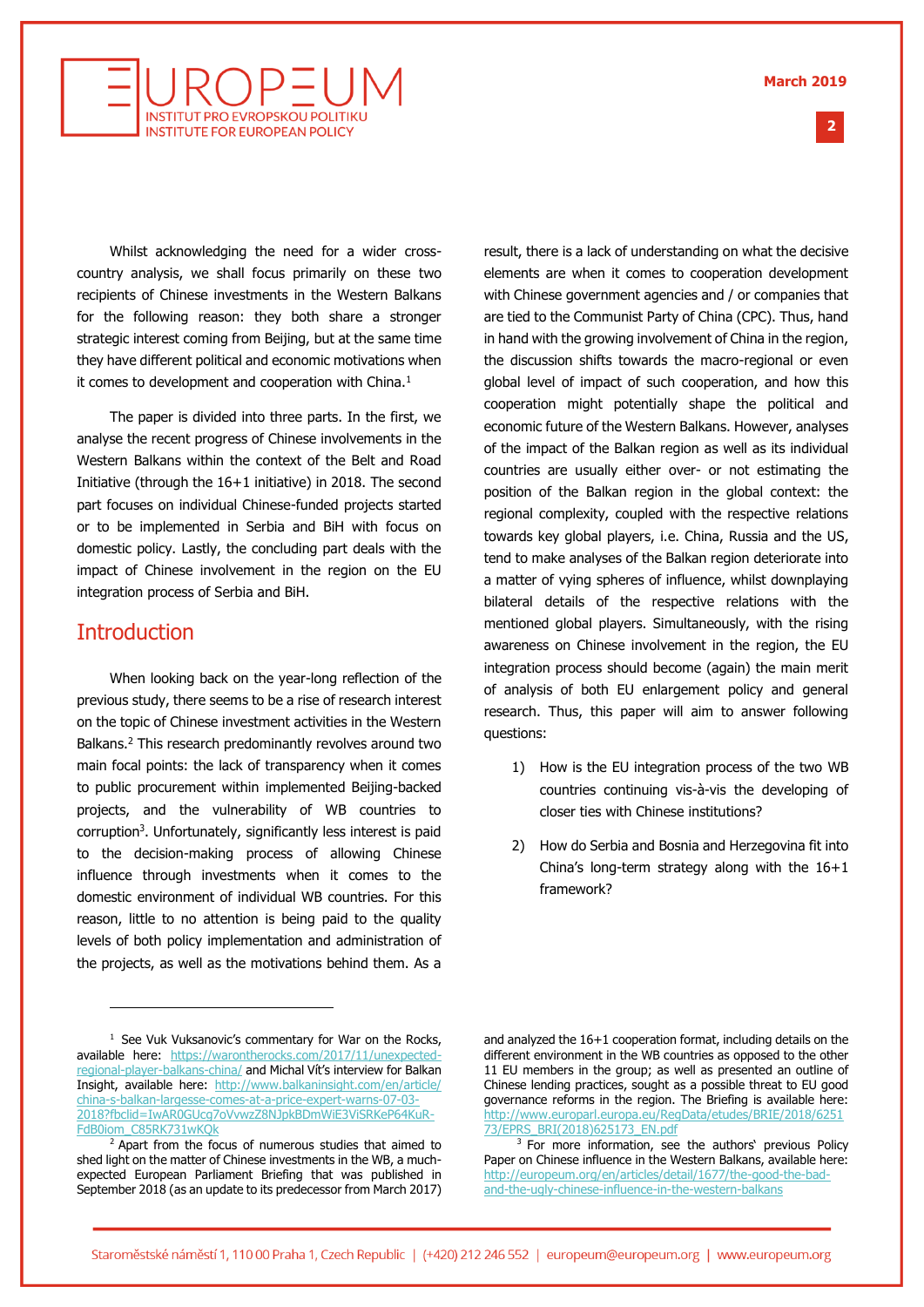

## Assessment of the Continuation of Chinese Involvement in the Region

As pointed out in the latest European Parliament Briefing on the  $16+1$  format – and looking back to the past year – we can observe that the rhetorical interest was not significantly followed by substantial progress of Chinese involvement in the region.  $4$  However, there are two interesting exceptions. Firstly, it is China's rather carefully cultivated approach in using its elements – primarily still economic – of soft power towards individual Balkan countries. Secondly, it is China's shift of focus from infrastructure investment projects towards other strategic sectors, such as heavy industry but also information and communication technology. Case in point, China recently positioned itself in a dominant role in the Serbian heavy industry sector, as it acquired copper and gold mines in eastern Serbia.<sup>5</sup> In this respect, the process of moving its scope of interest from the traditional fields of industries (such as mining and electricity production) towards more sophisticated one (such as information technologies) is clearly evident.

As outlined in our previous study, Chinese-Serbian political relations have been rather warm historically (NATO's 1999 bombing hitting the Chinese embassy, support towards Serbia's stance in the dispute with Kosovo and agreement on issues of sovereignty) and were surely strengthened by the mutual visa liberalization. Interestingly however, the move – with Serbia becoming the first country in Europe that abolished visas with China – served as a favourable precedent for Bosnia and Herzegovina.<sup>6</sup> As year

later, BiH became the second country to implement the same liberalization, expecting increases in visits of Chinese tourists to the country. However, the lack of a state-level body that would be in charge of tourism, given the complexity of the dual jurisdiction of the country, might challenge the benefits of such liberalization, as well as coordination towards China in other sectors / ministries.

Contrary to BiH, Serbia at least aims to have an institutionalized structure when it comes to Chinese investments. As reported by the Policy department of the DG for External Relations, whilst aiming to position itself as the transit state of Chinese goods coming from Piraeus (Greece), Serbia established institutional links with Beijing already in 2016.<sup>7</sup> The following year, a specialized body  $$ the Council for Cooperation with Russia and China – was created with the official mandate of 'considering, directing and coordinating the implementation of […] the Comprehensive Strategic Partnership Agreement between the Republic of Serbia and the People's Republic of China.'<sup>8</sup>

However, in this respect, it still remains questionable whether Chinese financial interests towards Serbian infrastructure can influence the overall strategy for the country's development, especially given the trade imbalance of the two trading partners<sup>9</sup>. As of now, contrary to the profit generating projects in BiH, Serbian cooperation with China – based primarily on infrastructure projects – does not generate a significant cash flow.<sup>10</sup> However, it seems that Beijing's economic soft power evolved from its original scope of establishing bilateral relations with Serbia in the role of China's gateway to Europe. As of the time of writing, the site of the bombarded Embassy in Belgrade is now

j

[http://www.europarl.europa.eu/cmsdata/133504/Serbia%20coop](http://www.europarl.europa.eu/cmsdata/133504/Serbia%20cooperation%20with%20China,%20the%20EU,%20Russia%20and%20the%20USA.pdf) [eration%20with%20China,%20the%20EU,%20Russia%20and%2](http://www.europarl.europa.eu/cmsdata/133504/Serbia%20cooperation%20with%20China,%20the%20EU,%20Russia%20and%20the%20USA.pdf) [0the%20USA.pdf](http://www.europarl.europa.eu/cmsdata/133504/Serbia%20cooperation%20with%20China,%20the%20EU,%20Russia%20and%20the%20USA.pdf)

**3 %**

<sup>4</sup> European Parliament Briefing: China, the 16+1 format and the EU. September 2018, on-line, available here: [http://www.europarl.europa.eu/RegData/etudes/BRIE/2018/6251](http://www.europarl.europa.eu/RegData/etudes/BRIE/2018/625173/EPRS_BRI(2018)625173_EN.pdf) [73/EPRS\\_BRI\(2018\)625173\\_EN.pdf](http://www.europarl.europa.eu/RegData/etudes/BRIE/2018/625173/EPRS_BRI(2018)625173_EN.pdf)

<sup>5</sup> Details provided by Cecila Jamasmie's article for Mining.com, available here: [http://www.mining.com/chinas-zijin](http://www.mining.com/chinas-zijin-wins-race-serbias-largest-copper-mine/)[wins-race-serbias-largest-copper-mine/](http://www.mining.com/chinas-zijin-wins-race-serbias-largest-copper-mine/)

<sup>6</sup> For more information, see BalkanInsight's article here: [https://balkaninsight.com/2018/05/30/bosnians-to-travel-to](https://balkaninsight.com/2018/05/30/bosnians-to-travel-to-china-visa-free-05-29-2018/)[china-visa-free-05-29-2018/](https://balkaninsight.com/2018/05/30/bosnians-to-travel-to-china-visa-free-05-29-2018/)

<sup>7</sup> Concretely, between the Belgrade Chamber of Commerce and Beijing Investment Promotion Bureau. For more information, see the document (page 29-30) here:

See the Council's official webpage here: <http://www.knsrk.gov.rs/eng/o-nama.php>

<sup>&</sup>lt;sup>9</sup> In absolute numbers (2017), only 0.76 % of Serbian exports targeted China, whilst 7.0 % of Serbian imports came from China. Details and datasets retrieved from the Observatory of Economic Complexity, MIT: [https://atlas.media.mit.edu/en/profile/country/](https://atlas.media.mit.edu/en/profile/country/srb/) [srb/](https://atlas.media.mit.edu/en/profile/country/srb/)

<sup>&</sup>lt;sup>10</sup> Details provided in an interview with Anastas Vangel held in October 2018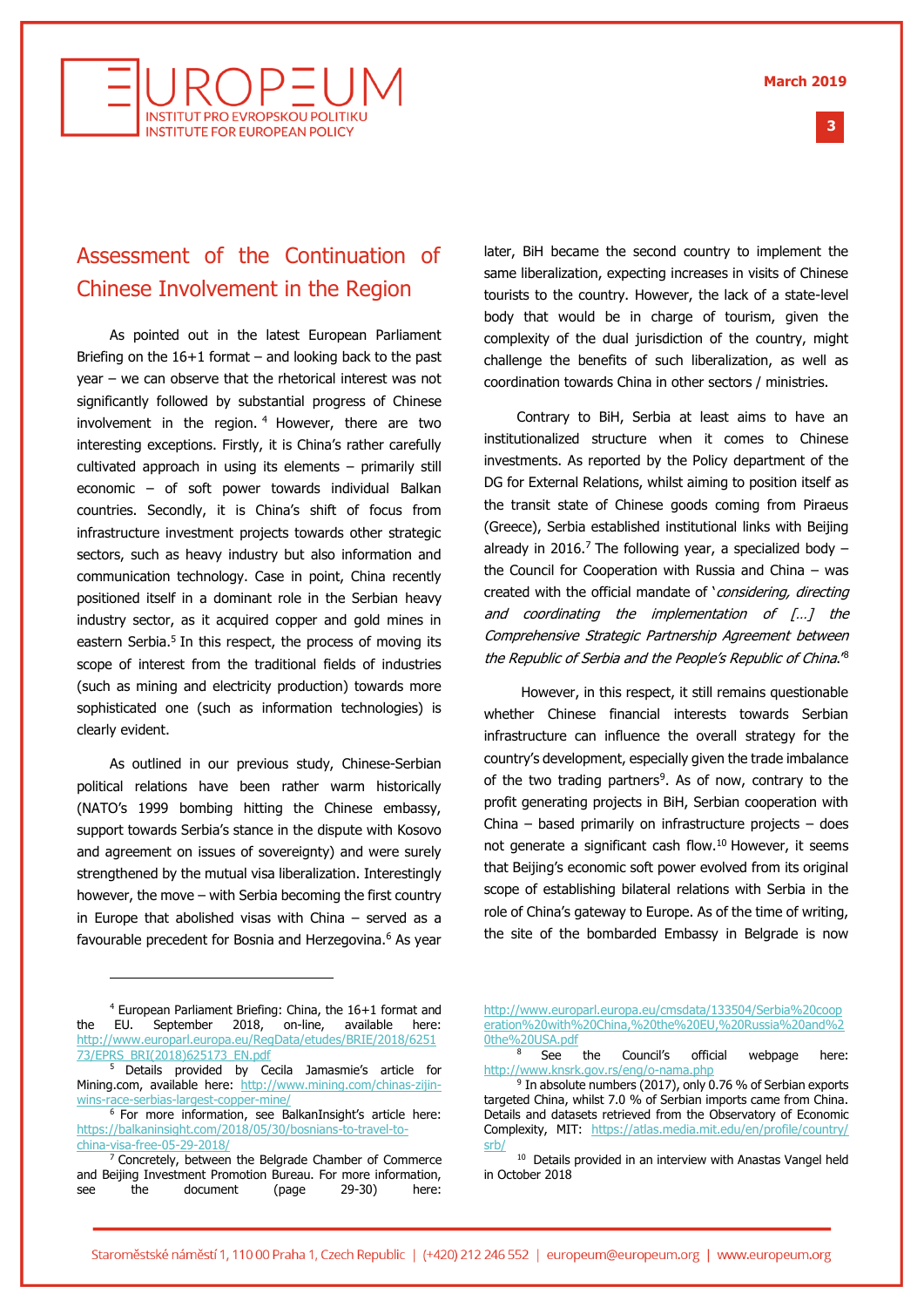

hosting a construction of a Chinese cultural centre, which reaffirms the focus on cultural diplomacy with the two already working Confucius Institutes in the country.

**INSTITUT PRO EVROPSKOU POLITIKI INSTITUTE FOR EUROPEAN POLICY** 

Moreover, in the long run, there seems to be an aspect of expectation of economic growth from China in both countries – as ultimately, coming towards EU membership, both national economies are expected to come closer to the main European market standards. If counting with this rather logical assumption, it becomes only more logical to already have an established bridge for Chinese companies to European markets through the Western Balkans, as the region's purchasing power and economic engagement with the Single Market will increase. Thus, by employing mainly own workers and using own resources – even though it paradoxically won't add any speed to the EU integration process – China most probably seeks to create working precedents of relocation of manufacturing and logistics for its products much closer to its destination market, whilst not being fully under EU scrutiny and opting out of obeying stricter EU market and labour laws.

In such context, China is swiftly trying to adopt a development of its soft  $-$  but still primarily economic  $$ power to carefully extend its influence on the national decision-making process without being either too assertive or aggressive: by positioning itself as an easy-going and most importantly willing business partner that proved (and continues to prove) to be reliable in bringing investments. However, with Chinese companies often linked to or serving as proxies for the government, the projects bring also a burden of debts tied to the investments, which is only raising more questions and has a potential spill-over effect of added scrutiny towards the Berlin process.

## Overview of Chinese-backed projects in Serbia and Bosnia and Herzegovina

#### Bosnia and Herzegovina

The long-term interest of China towards BiH can be considered as its engagement in the mining and electricity production industries. Although the political system of BiH can be perceived as quite complex due to the existence of two separate entities within one country, China increased in the last year its engagement in both entities<sup>11</sup>. Chinese institutions are not directly engaged in channelling foreign direct investments (FDI), instead acting as loans providers. The loans, however, have significantly lower interest rates<sup>12</sup> compared to those available from commercial banks or the European Bank for Reconstruction and Development (EBRD) and European Investment Bank (EIB). In return for easier conditions, Beijing requires substantive Chinese engagement in project implementation such as providing technology and knowhow, construction companies and labour force. Local companies thus remain only at levels of subcontracting partners, and with roughly around 20 – 30 % of share<sup>13</sup> depending on the interest rate provided. Moreover, if compared to European lending possibilities, the Chinese system – lacking many EU conditionalities and of lower standard in terms of accountability – is overall more attractive and achieves quicker "matching" between local decision-makers and institutions providing credit. This establishes a very good negotiation position towards both entities since there are no other significant conditions to be fulfilled; and also causes (mainly from an EU integration perspective) transparency and corruption concerns.

Chinese institutions have been very active in the past years in BiH through a wide scope of projects in both the Federation of Bosnia and Herzegovina (FBiH) and Republika Srpska (RS).<sup>14</sup> This engagement has been connected mainly

j

<sup>12</sup> For more information, see Xinhua's report here: [http://www.xinhuanet.com/english/2018-10/04/c\\_137510744.htm](http://www.xinhuanet.com/english/2018-10/04/c_137510744.htm) <sup>13</sup> According to information given by a representative of Bosna Bank International to the authors, interview held in September 2018

<sup>14</sup> See PSSI's Briefing Paper III, available here: <https://www.balkancrossroads.com/bp-iii-economics>

<sup>&</sup>lt;sup>11</sup> Apart from concluding the VISA-free Deal, COSCO's office opening in Sarajevo aimed to confirm that Bosnia can counted in 2018 on other major Chinese-backed projects. See more on BalkanInsight: [https://balkaninsight.com/2018/09/25/largest](https://balkaninsight.com/2018/09/25/largest-china-shipping-company-opens-branch-in-bosnia-09-24-2018/)[china-shipping-company-opens-branch-in-bosnia-09-24-2018/](https://balkaninsight.com/2018/09/25/largest-china-shipping-company-opens-branch-in-bosnia-09-24-2018/) and in reference number 12.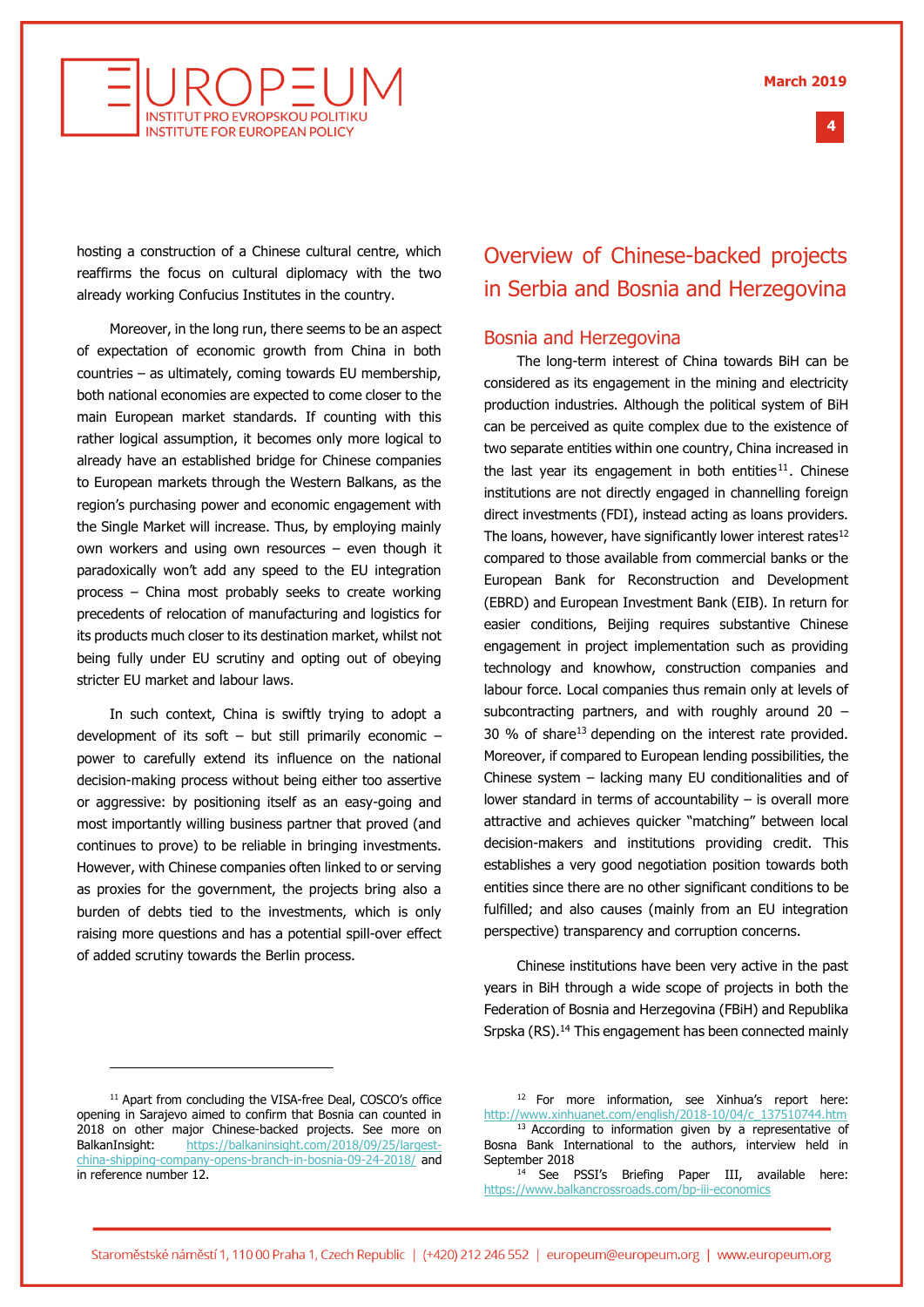**5 %**



with the following power plants projects: Banovici and Tuzla in FBiH, Stanari in RS, and the preparation of projects in Gacko and Ugjelvik, both in RS.<sup>15</sup> Only the Stanari Power Plant has been prepared as a brand new installation, whilst the other projects are meant to be an extension of the current capacity. <sup>16</sup> Besides the above-mentioned thermo power plant stations, China aims to enter the water power plants on the river Drina in RS. There, Chinese institutions offered better conditions than a competing Austrian company during the procurement and won. Among all of the mentioned projects, one can observe the following patterns of the Chinese *modus operandi*: firstly, interest is there for projects that are expected to bring financial profit for both sides. As electricity is currently the most profitable export product of BiH, and considering the long-term economic outlooks of BiH, this sector is regarded as strategic and investments into it are quite likely to generate profit. Yet one externality of such profit(s) is that they can result in facilitating increased support and amiability towards China, $17$ , as well as, anecdotally, provide a cash flow system for the grey economy. A similar pattern  $-$  of providing concessions to the government and creating cash flow for the decision-making process, which can be exploited for particular (personal) interests – is to be found in China's interest in the mining industry in BiH, namely in lignite and copper mines.

Secondly, China offers a long-term strategic perspective that makes local decision-makers interested into deepening the cooperation, namely through the focus on transport and information and communication technology businesses that lies at the heart of its strategic development. For both sectors, BiH remains an interesting destination for China when it comes to the long-term strategic involvement that is likely to generate profit – especially as BiH might be a potential substitute for the main

goods transportation connection from Piraeus, Greece. Hence, it seems like it is only a matter of time until BiH will become a relevant optional transportation route for China Ocean Shipping (Group) Company (COSCO) since the company has recently significantly increased its involvement in BiH – through becoming an operator at port of Ploče with the aim to develop a cargo and container infrastructure in the country.<sup>18</sup> Moreover, the ITC sector is one of the most promising business areas considering the well-connected Bosnian ITC industry to the global market and its still robust education system. The extent of Chinese interest towards ITC business(es) in BiH can be demonstrated on the startup event *Sarajevo Unlimited* that took place in November 2018. <sup>19</sup> The size of the Chinese delegation present consisted of more than 300 members from both the government and private companies. Despite the uncertainty of the level of follow-up and long-term commitment to the event, a clear political message towards local decisionmakers was sent and conveyed the eminent interest in the sector.<sup>20</sup>

Given that decision-making in both entities [the Federation of Bosnia and Herzegovina and Republika Srpska] can be easily driven solely by China's interests at the expense of considering long-term implications shows that the extent of strategic and financial interests towards BiH also requires attention. Moreover, as the personallydependent decision-making process is often unclear, it becomes more and more difficult to distinguish actual personal and institutional interests of BiH and RS decisionmakers. This struggle can be illustrated on the case of the difficulties within the construction of the power plant in Banovici and Tuzla, where both projects were heavily dependent on the will of cantonal decision-makers, even if

j

[defence/article/2152298/chinese-investment-winning-hearts-and](https://www.scmp.com/news/china/diplomacy-defence/article/2152298/chinese-investment-winning-hearts-and-minds-western)[minds-western](https://www.scmp.com/news/china/diplomacy-defence/article/2152298/chinese-investment-winning-hearts-and-minds-western)

More information avaiable here: [http://ba.n1info.com/English/NEWS/a287056/China-s-biggest](http://ba.n1info.com/English/NEWS/a287056/China-s-biggest-shipping-company-opens-office-in-Sarajevo.html)[shipping-company-opens-office-in-Sarajevo.html](http://ba.n1info.com/English/NEWS/a287056/China-s-biggest-shipping-company-opens-office-in-Sarajevo.html) <sup>19</sup> The official website[: http://weareunlimited.ba/](http://weareunlimited.ba/) and agenda available here:<https://www.weareunlimited.ba/agenda/> <sup>20</sup> Details here: [http://poslovnenovine.ba/2018/10/29/](http://poslovnenovine.ba/2018/10/29/poziv-za-ucesce-na-b2b-sastancima-na-sarajevo-unlimited/) [poziv-za-ucesce-na-b2b-sastancima-na-sarajevo-unlimited/](http://poslovnenovine.ba/2018/10/29/poziv-za-ucesce-na-b2b-sastancima-na-sarajevo-unlimited/)

<sup>&</sup>lt;sup>15</sup> Details in Igor Kalaba's article for Balkan Energy News, available here: [https://balkangreenenergynews.com/chinas-belt](https://balkangreenenergynews.com/chinas-belt-and-road-in-balkan-coal-dead-end-why-should-eu-care/)[and-road-in-balkan-coal-dead-end-why-should-eu-care/](https://balkangreenenergynews.com/chinas-belt-and-road-in-balkan-coal-dead-end-why-should-eu-care/) <sup>16</sup> See Reuters' Commodities News here: [https://www.reuters.com/article/bosnia-energy-outages](https://www.reuters.com/article/bosnia-energy-outages-idAFL8N1SF2O0)[idAFL8N1SF2O0](https://www.reuters.com/article/bosnia-energy-outages-idAFL8N1SF2O0) <sup>17</sup> South China Morning Post, more here: [https://www.scmp.com/news/china/diplomacy-](https://www.scmp.com/news/china/diplomacy-defence/article/2152298/chinese-investment-winning-hearts-and-minds-western)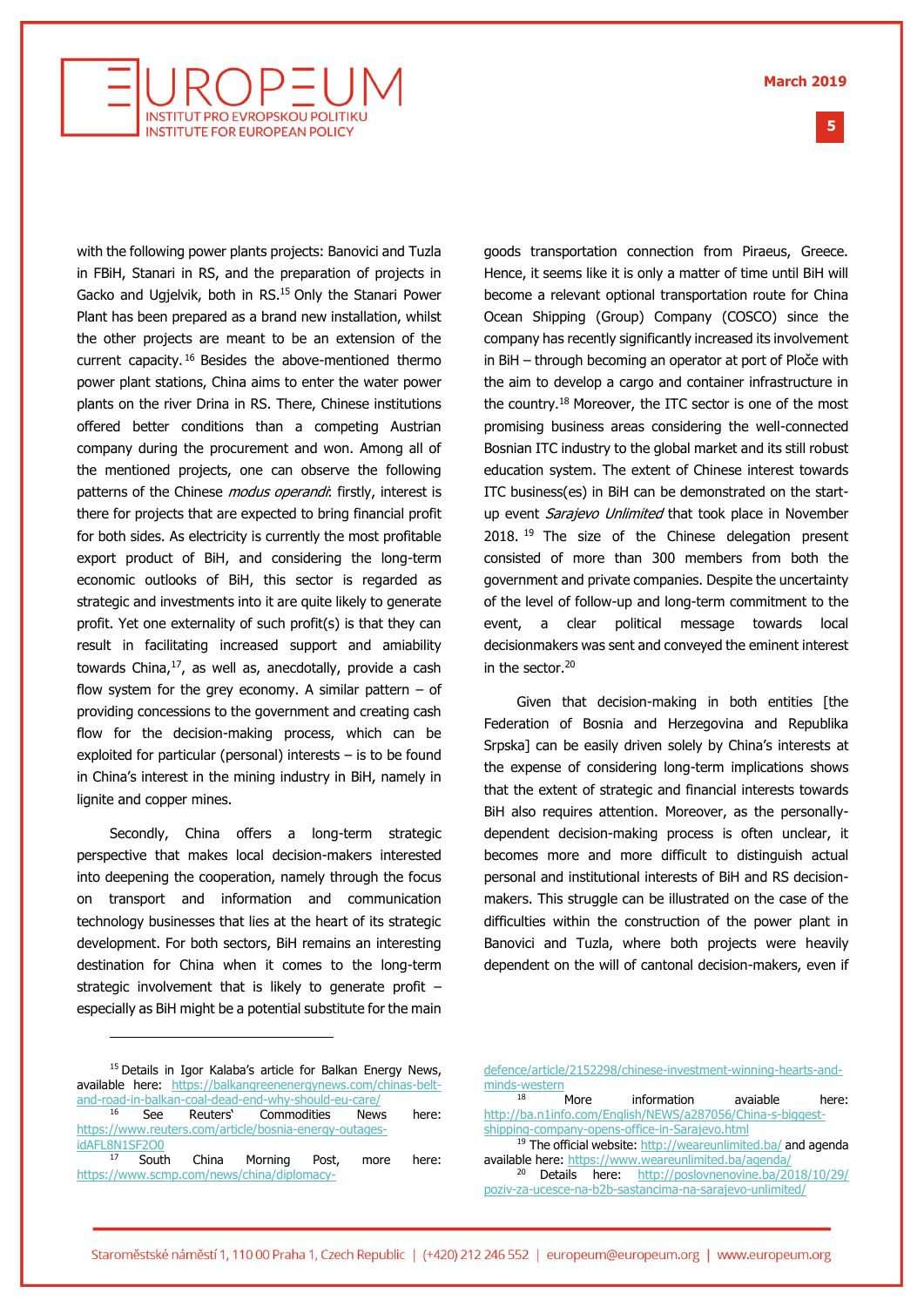**6 %**



they all belonged to the same political party.  $21$  Such approach and struggle might also be the cause for the delays of implementation as well as a doubling of the expected price of the project as personal political struggles and whims risk overriding public, regional and national interests. Another important factor contributing to the eagerness with which business with Beijing is being conducted is the fact that it provides BiH with comparable economic benefits to those of the EU, yet without the conditionality of numerous challenging reform processes that are integral requirements to the EU accession and integration process. Thus, the incentives and urgency towards EU accession and integration is undermined, which serves China's strategic interests.

#### Serbia

j

The involvement of Chinese institutions in Serbia has been significantly deepened in both economic and institutional terms. A lot attention has been paid to planned or ongoing infrastructure projects that are of regional importance, such as the improvement of a railway connection between Beograd and the Serbian-Hungarian border; or part of a highway between Cacak and Beograd.<sup>22</sup> These projects raise attention when it comes to their broader impact translated into political and infrastructural connectivity of the Western Balkans with the EU. As the planned railway connection between Serbia and Hungary shows, even the implementation of such an extensive project has still a rather unclear background when it comes to financing and scheduled construction works. The optimistic prospect of the construction works on the Serbian side has mentioned the year 2022 for finalisation of the construction between Beograd and Subotica.<sup>23</sup> Despite the ongoing upgrade of the link between Beograd and Novi Sad as well as the opening of a new bridge across the Danube in Novi Sad in  $2018^{24}$ , the deadline seems to be very

unrealistic, and Serbian authorities only mentioned that the cooperation with Chinese institutions is *still ongoing* when it comes to this particular railway project  $-$  to bring an example of how this strategic project is being communicated. In late 2017, the Serbian Ministry of Transport announced the upcoming reconstruction of a railway between Beograd and Novi Sad. However, in 2018, the construction works started on a railway network called the Beograd junction, which is substantially less relevant for the aforementioned high-speed railway connection than the much-needed upgrade of around 200 kilometers of railway connecting to the Hungarian border. Such details prove that a substantive strategy is missing when it comes to determine the aim of Chinese engagement in Serbia from the perspective of Serbian authorities. Moreover, there is a lack of evident supporting arguments for the construction, while the ones presented remain vague. As opposed to those, three main points are more often than not omitted from the discussion: (1) the newly constructed railway connects very poorly towards other Western Balkan infrastructure; (2) the already low frequency of cargo trains operated by COSCO from the port of Piraeus to Central Europe has recently actually decreased, primarily due to concerns over the lack of secure passage in the region; and (3) there is no evident overall framework for infrastructure development in the region, namely any sort of increased cooperation with Croatian and Macedonian authorities. As any significant improvement of the railway connection should be executed with an enhanced administrative and legal cooperation between Macedonia, Serbia, and to some extent also Hungary, the lack of clear political will and motivation does not match the economic perspective.<sup>25</sup>

In this context, transport expert Aleksandar Bauranov<sup>26</sup> argues that significant improvement of transport efficiency can be reached using more flexible

[view/view/chinese-companies-sign-serbian-railway-upgrade](https://www.railwaygazette.com/news/infrastructure/single-view/view/chinese-companies-sign-serbian-railway-upgrade-agreement.html)[agreement.html](https://www.railwaygazette.com/news/infrastructure/single-view/view/chinese-companies-sign-serbian-railway-upgrade-agreement.html)

Xinhua news, available here: [http://www.xinhuanet.com/english/2018-03/02/c\\_137009280.htm](http://www.xinhuanet.com/english/2018-03/02/c_137009280.htm) <sup>25</sup> Aleksandar Bauranov's article for Railway Review, available here: [https://www.globalrailwayreview.com/article/](https://www.globalrailwayreview.com/article/29672/port-piraeus-railways-south-east-europe/) [29672/port-piraeus-railways-south-east-europe/](https://www.globalrailwayreview.com/article/29672/port-piraeus-railways-south-east-europe/)  $26$  Ibid

<sup>&</sup>lt;sup>21</sup> Blog entry by Pippa Gallop, available here: [https://bankwatch.org/blog/construction-permit-denied-for](https://bankwatch.org/blog/construction-permit-denied-for-banovici-coal-power-plant-in-bosnia-and-herzegovina)[banovici-coal-power-plant-in-bosnia-and-herzegovina](https://bankwatch.org/blog/construction-permit-denied-for-banovici-coal-power-plant-in-bosnia-and-herzegovina)

<sup>22</sup> More here: [https://www.ekapija.com/en/news/662863/](https://www.ekapija.com/en/news/662863/chinas-fsdi-offers-public-private-partnership-for-prokop-and-pozega-cacak-highway) [chinas-fsdi-offers-public-private-partnership-for-prokop-and](https://www.ekapija.com/en/news/662863/chinas-fsdi-offers-public-private-partnership-for-prokop-and-pozega-cacak-highway)[pozega-cacak-highway](https://www.ekapija.com/en/news/662863/chinas-fsdi-offers-public-private-partnership-for-prokop-and-pozega-cacak-highway)

 $23$  Railway Gazette's article, available here: [https://www.railwaygazette.com/news/infrastructure/single-](https://www.railwaygazette.com/news/infrastructure/single-view/view/chinese-companies-sign-serbian-railway-upgrade-agreement.html)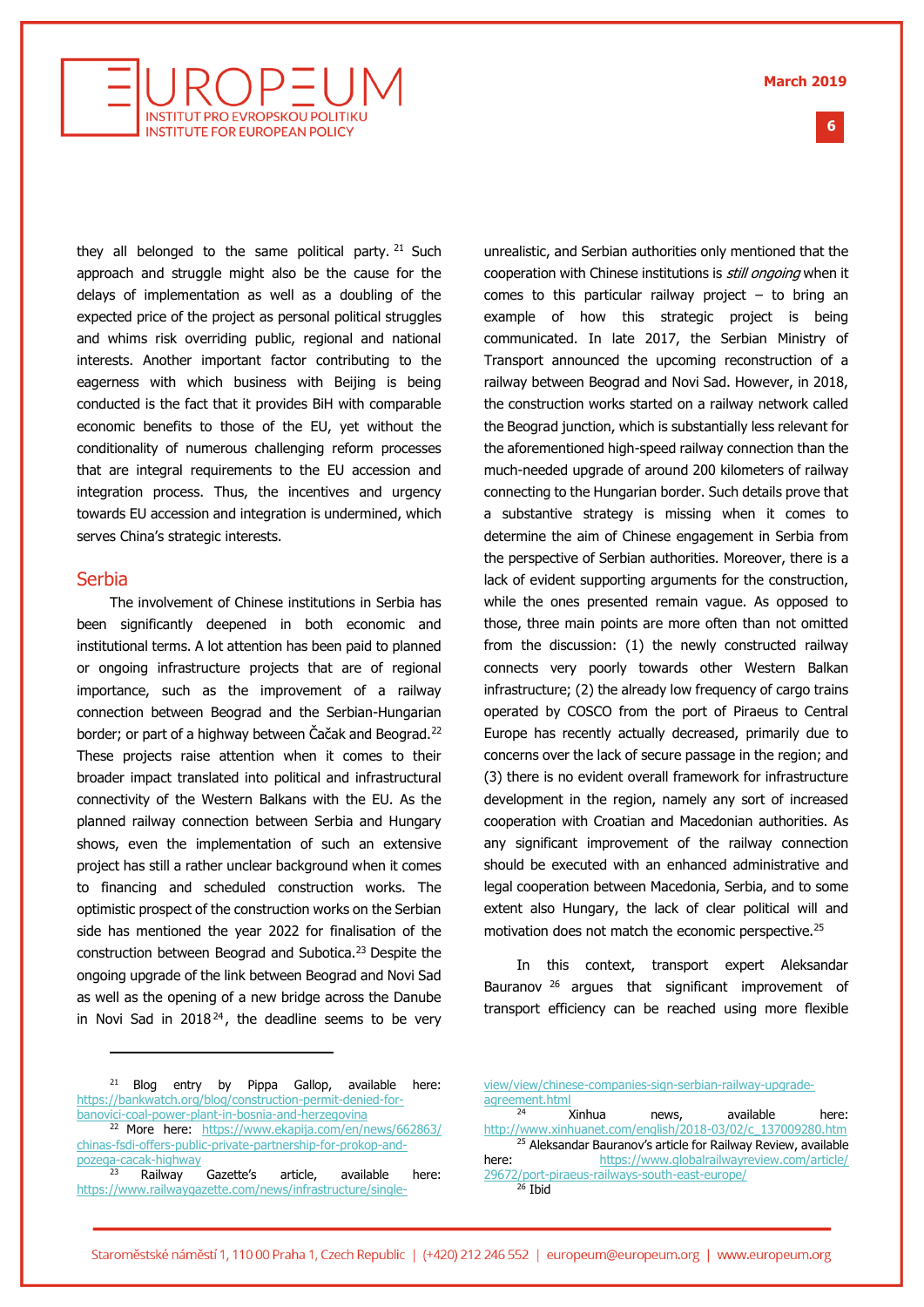**March 2019**

**7 %**



border controls and railway operators between Macedonia/Serbia/Hungary. This only confirms the aforementioned need for but lack of strategic decisionmaking processes along the regional level considering Hungary being part of the project. Despite the existence of a specialized Serbian institution responsible for cooperation with China and Russia (the Council for Cooperation with Russia and China),<sup>27</sup> the real power of the political decisionmaking process is based heavily on informal networks and particular individual interests. Case in point: the Council is responsible for coordination of the public administration when it comes projects with Chinese engagement such as transportation projects, acquisitions of state owned companies etc. However, no executive power is yielded to the hands of the political decision-makers. In addition to that, the Council does not coordinate activities of the Serbian private sector towards the Chinese market  $-$  i.e. linking Chinese companies with Serbian ones. Also, there is very limited institutionalized cooperation with the Serbian Chamber of Commerce. Thus, the decision-making process seems to rely mainly on political interests, which do not necessarily overlap with institutional ones, and can be thus motivated by unclear and opaque interests. Whilst this might be a common but unfortunate practice in the region, topped by the yet still unclear ultimate goal of Chinese engagement in the Western Balkans, the issue only grows in importance towards both Brussels and EU membership prospects – as it directly undermines EU good governance reforms of fight against corruption and strengthening of the rule of law.

Moreover, lately China has significantly increased its position within the Serbian heavy industry. In this respect, the automotive factory Ikarbus  $28$  as well as mines in Majdanpek and Bor are, as of 2018, owned by Chinese institutions. When it comes to the mining and steel industries, Chinese companies have become one of the strongest presences in the Serbian heavy industry. From a regional perspective, this can be considered a significant support for the low profitability of the state-owned heavy

industry entities. Despite the fact that such assets (together with the steel mill in Smederevo and power plant Kostolac II) are far from fulfilling EU environment regulations, Serbian authorities do not link these acquisitions to the EU integration process  $-$  and it is still unclear whether the investor, China, will have an interest to tie in its ownership of these entities to EU integration. Given the fact that China indirectly became already part of the process of EU enlargement by being significantly present in the Serbian (and Balkan) economy, such (un)willingness to participate in it can be considered as a rather convenient bargaining chip for China towards the Serbian government. When considering the acquisitions on local, grassroots level, China can aim to change its image in the region rather positively – and position itself as an eager partner (even as a viable alternative) by contrasting the implied regulations and required standards from EU-based companies. In this context, the planning of a possible railway connection with Republika Srpska via Zvornik and Loznica, aiming for a better connectivity of freight transport within the region, also might become of significant comparative advantage when it comes to bargaining with both Serbian authorities and the EU institutions. Concretely, if considering the cases of Majdanpek and Bor mining areas, the prospect of a running production can postpone or halt the decrease of economic and social status of this part of Serbia. Topped by the interest of Serbian authorities in the reconstruction of a railway track between Požarevac and Bor/Zaječar, it again shows the strength of Chinese activities and their strategic eagerness to contribute in projects that are positively welcomed by Serbian authorities. With this, Chinese companies are then not limited by any resistance from Serbia when it comes to using the infrastructure for their own economic development, one that usually ties into a broader project framework such as the 16+1 and/or BRI.

<sup>27</sup> Official website available here: <http://www.knsrk.gov.rs/eng/index.php>

j

<sup>28</sup> See Snezana Bjelotomic article for Serbian Monitor here: [https://www.serbianmonitor.com/en/chinas-lgne-to-produce](https://www.serbianmonitor.com/en/chinas-lgne-to-produce-buses-together-with-ikarbus/)[buses-together-with-ikarbus/](https://www.serbianmonitor.com/en/chinas-lgne-to-produce-buses-together-with-ikarbus/)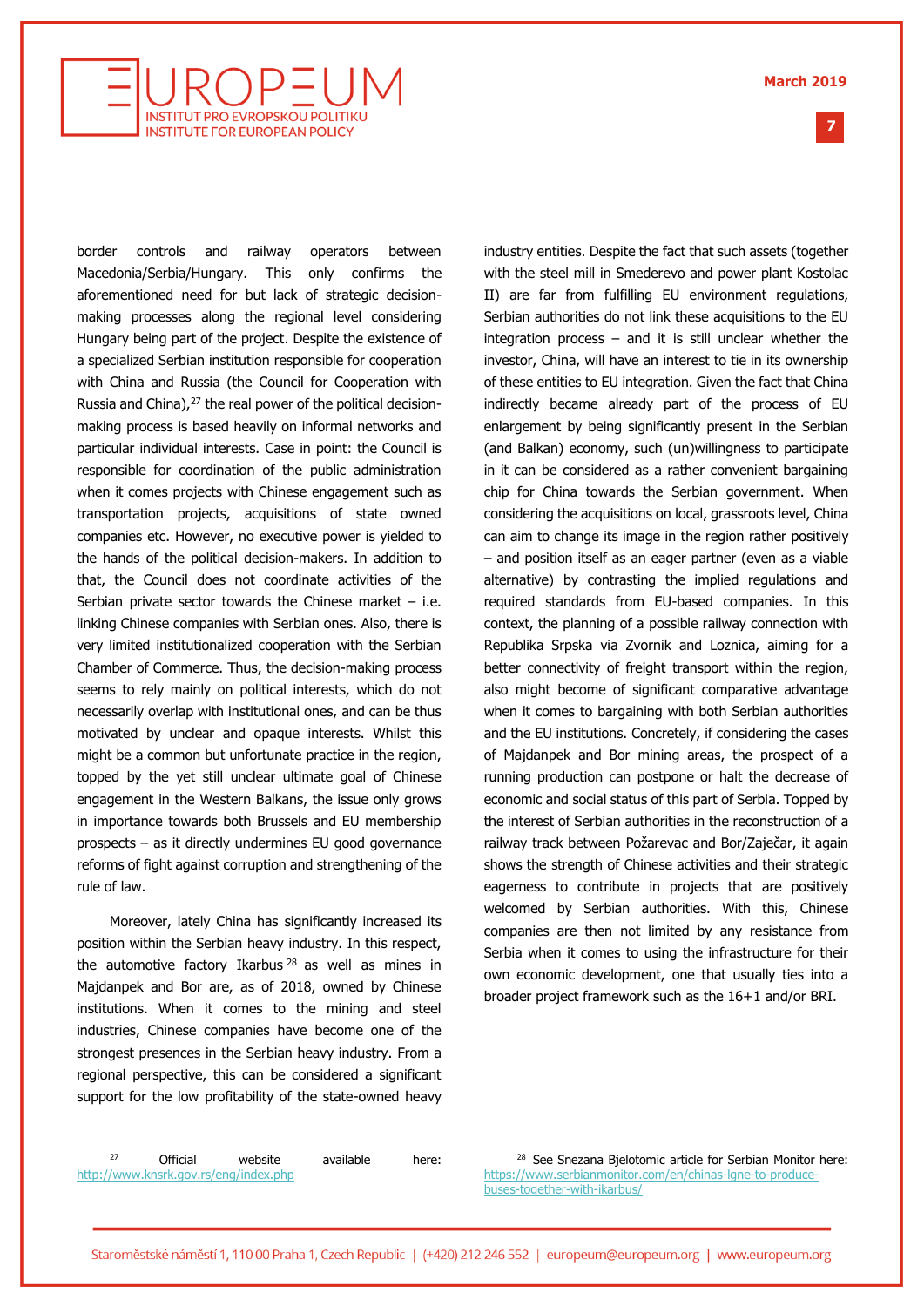

## Conclusion: The Impact of Chinese Involvement vis-à-vis the EU Integration Process

It would be naive to think that the respective relations of China towards Serbia and BiH are black and white – as well as that China's motivation for its involvement in the region is short-sighted. The Balkan region has become a point of interest because of its fragile institutions that, in a context of an increasing complexity of local, regional and international relations, put the countries in a weaker negotiating position towards the EU.

Two basic levels of relations tie into this position – firstly, it is the (in)ability of choosing the right side and the right moment when it comes to differentiate foreign investment opportunities; and secondly, the reaction and realization of EU countries that, after China poured real projects and cash into the region, the political motivation of aiming for EU integration has transformed.

Moreover, the increasing Chinese approach to the region ties into the now established political interest of the region towards Beijing, which intensified during the past year and brought along a rather firm following of China's role in global politics, as China is swiftly reacting and developing – in the Western Balkans – its own soft-power approach that will enable Beijing to continue to be perceived as a progress- and stability-bringing player to the region. This element of eager cooperation coupled with project implementation not following EU regulations and a Chinese diversification of sectors of its investments, poses an ongoing threat to the integration process of WB countries. The instability of the institutions among individual Balkan countries – topped by an element of unscrupulous leadership prioritizing profits over needed reforms towards EU integration  $-$  more often than not result in a negative externality of not recognizing the broader economic and political implications of their participation, which then widens the gap between the political feasibility of EU integration and its domestic support. Therefore, support is still decreasing whilst EU-based companies are running out of breath in terms of bringing sufficient economic stability.

Also, there is an implicated slow but steady decrease of leverage that the EU can use in the situation, as the recipients (due to such created volatility) tend to co-create the instability that Brussels is trying to counter. Thus, this vicious circle is threatening to create another self-fulfilling prophecy of the EU losing a significant share of its transformative capital – not only towards decision-makers, but towards the broader public – as previously seen on the example of the migration crisis. There, the EU countries rather failed to provide the WB with credible incentives to help the EU deal with the influx of migrants, all while being quick to declare that the region should be part of the solution and should adapt.

Overall, Chinese engagement in both Serbia and BiH in the last vear seems to be proving that investments  $$ tailored for the countries with rather favourable conditions (in respect to international competition) and bringing Chinese terms and conditions that omit many of the requirements for the completion of EU integration process – are making the recipients unwitting vessels for Chinese regional (and geopolitical) interests, tying to a renewed foreign policy strategy form Beijing. Within such scope, the 16+1 framework (if considered a branch of the Belt and Road Initiative) has become for the Western Balkans rather a lending and construction programme that aims to  $-$  in economic terms – build a gateway to Europe for further BRI investments. That, topped by a possible convergence of the WB countries towards Chinese political and normative influence, slows down the Berlin process and stalls EU membership prospects, possibly leaving the WB in a useful status quo between the EU and a Chinese playing field aimed to pave the way to access the Single Market.

Whilst using such dynamic status quo to serve such scope, China is swiftly evolving its strategy in the region to implement its investment projects – which are often economically and politically welcomed by the recipients – to slow down the process of EU integration just as much to continue to enjoy the benefits of a less regulated and scrutinized playing field and market. Its eagerness to invest paid off in terms of the recipients' welcoming of Beijingbacked projects, through which implementation China – often using a majority of own resources and workers – can

**8 %**